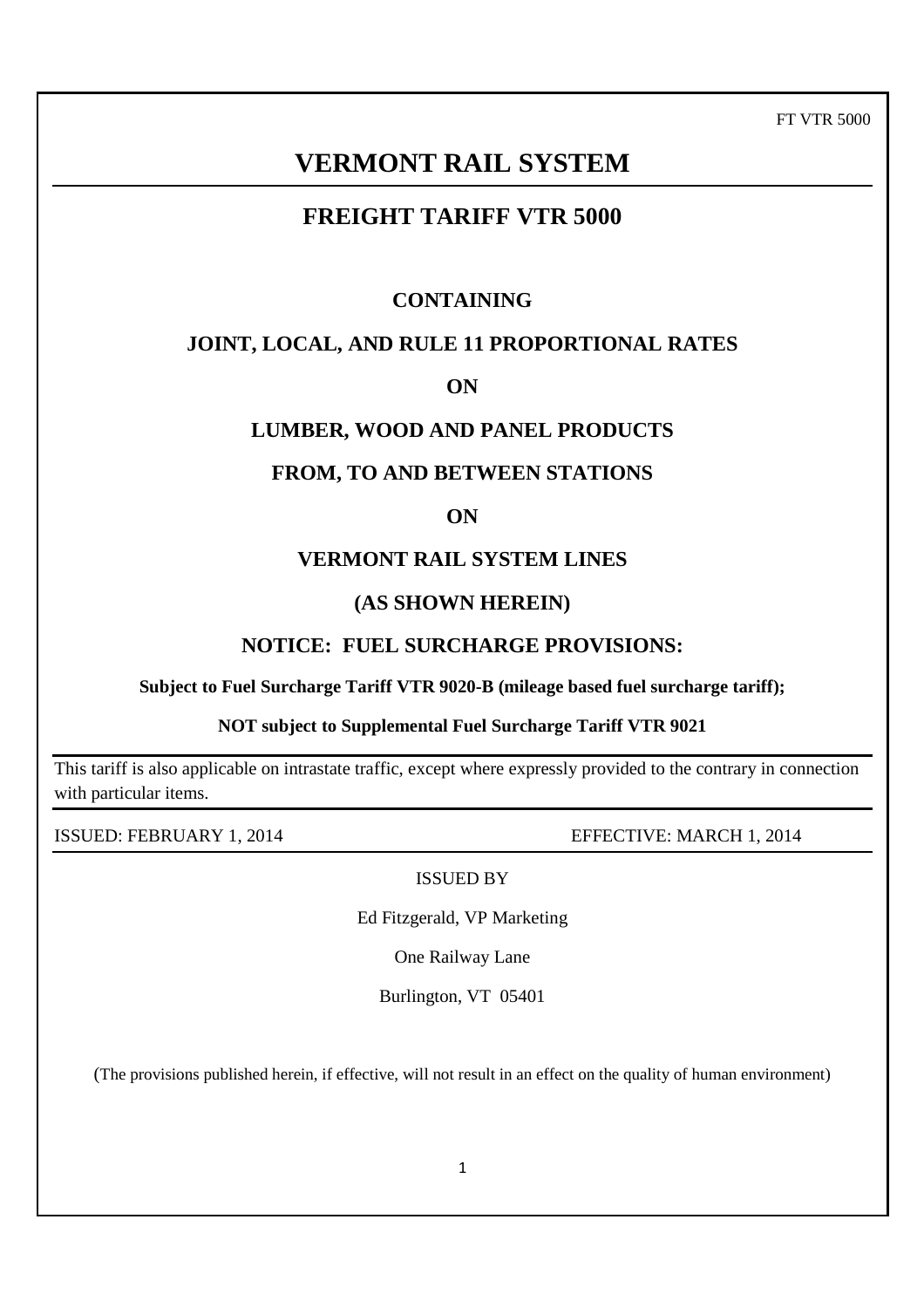#### NOTICE:

For the purpose of this tariff, Vermont Rail System lines are comprised of the following carriers:

Vermont Railway - VTR

Green Mountain Railroad – GMRC

Clarendon & Pittsford Railroad – CLP

New York & Ogdensburg Railway – NYOG

Washington County Railroad – WACR

## **RULES AND OTHER GOVERNING PROVISIONS GENERAL RULES AND REGULATIONS**

#### **ITEM 5**

#### DESCRIPTION OF GOVERNING CLASSIFICATION AND EXCEPTION

The terms "Uniform Classification" and "Exceptions thereto," when used herein, mean, Uniform Freight Classification UFC 6000 series, Uniform Classification Committee Agent. (Rates will not be subject to Rule 24 of Uniform Freight Classification or Exceptions thereto.)

#### **ITEM 10**

#### STATION LIST AND CONDITIONS

This tariff is governed by the "Official Railroad Station List," OPSL 6000-series, issued by Railinc, Agent, to the extent shown below:

For additions and abandonments of stations, and, except as otherwise shown herein, for prepay requirements, change in names of stations, restrictions as to acceptance or delivery of freight, and changes in station facilities.

When a station is abandoned as of a date specified in the above named tariff, the rates from and to such station as published in this tariff is inapplicable on and after that date.

#### GEOGRAPHICAL LIST OF STATIONS

For geographical locations of stations referred to in this tariff by station numbers.

## STATION NUMBERS

For the identification of stations when stations are shown or referred to by numbers in this tariff.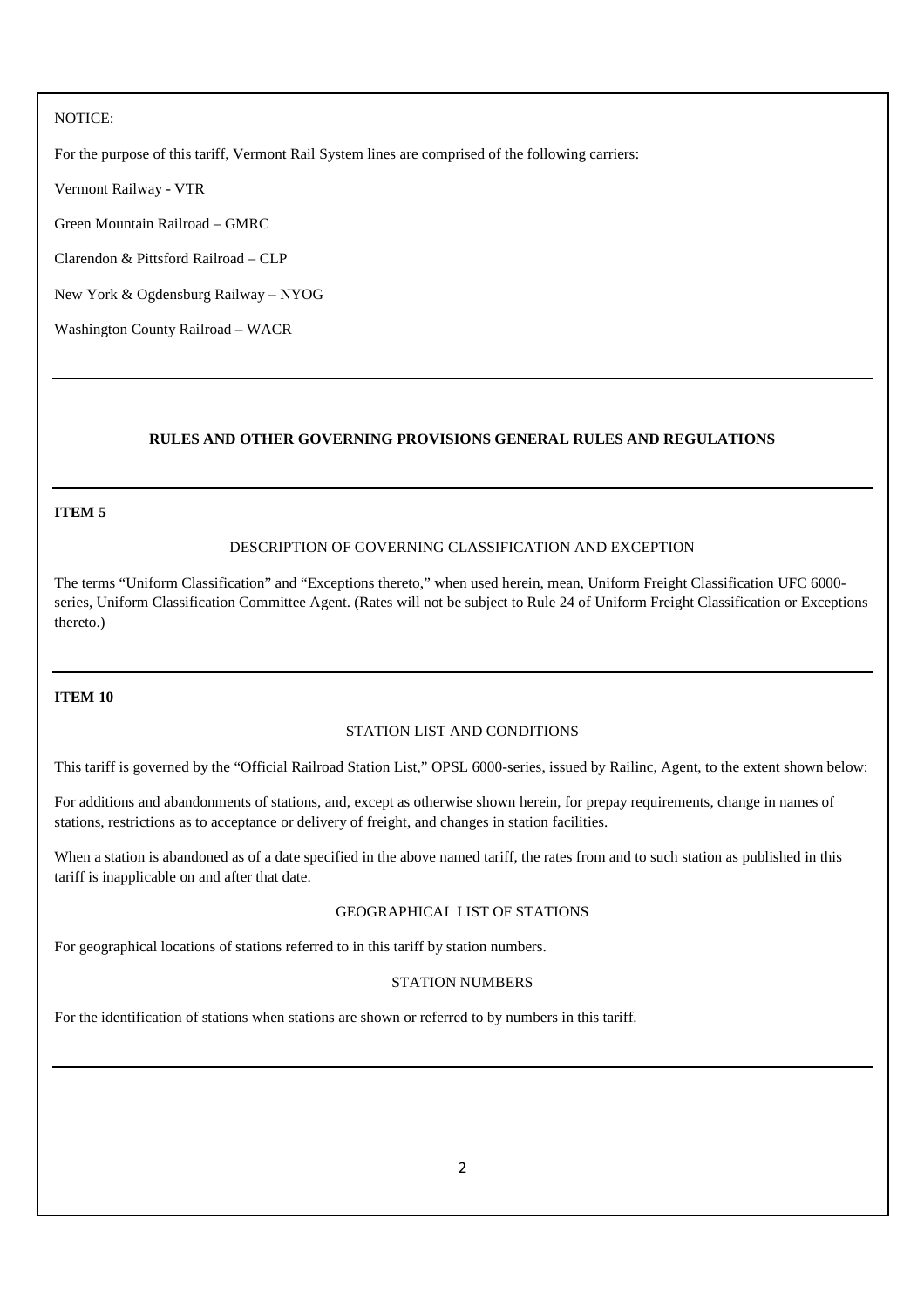## **ITEM 15**

#### REFERENCE TO TARIFFS, ITEMS, NOTES, RULES, ETC.

Where reference is made in this tariff to tariffs, items, notes, rules, etc., such references are continuous and include supplements to and successive issues of such tariffs and reissues of such items, notes, rules, etc.

#### **ITEM 20**

#### METHOD OF CANCELLING ITEMS

As this tariff is supplemented, numbered items with letter suffices cancel correspondingly numbered items in the original tariff, or in a prior supplement. Letter suffixes will be used in alphabetical sequence starting with A. Example: Item 445-A cancels Item 445 and Item 365-B cancels Item 365-A in a prior supplement, which, in turn, cancelled Item 365.

#### **ITEM 25**

#### FREE TIME AND DETENTION RULES AND CHARGES

Freight cars used for moving traffic on rates and charges named in this tariff will be subject to Car Demurrage Rules and Charges provided for in Freight Tariff VTR 6000, supplements thereto or successive issues thereof.

#### **ITEM 30**

#### CARRIERS LIMITED LIABILITY

Carriers will not be responsible for loss due to natural shrinkage and/or differences between origin and destination weights, except where loss results from defective equipment.

## **ITEM 35**

## PAYMENT AND COLLECTION OF CHARGES

Except as otherwise provided, rates and charges in this tariff are in U.S. Funds. Payments on all items are on a Collect basis.

#### **ITEM 40**

#### OVERWEIGHT CARS

For cars that exceed 263,000 lbs., \$168.00 will be assessed for cars moving over the Vermont Rail System lines. Cars in excess of 263,000 lbs. must first be cleared through the Vermont Rail System Customer Service located in Burlington, VT before movement can be made. For cars that exceed their weight limit, a charge of \$64.00 per ton will be assessed for every ton over the car limit. Any movement of car in excess of their weight limit must first be cleared through the Vermont Rail System Customer Service located in Burlington, VT.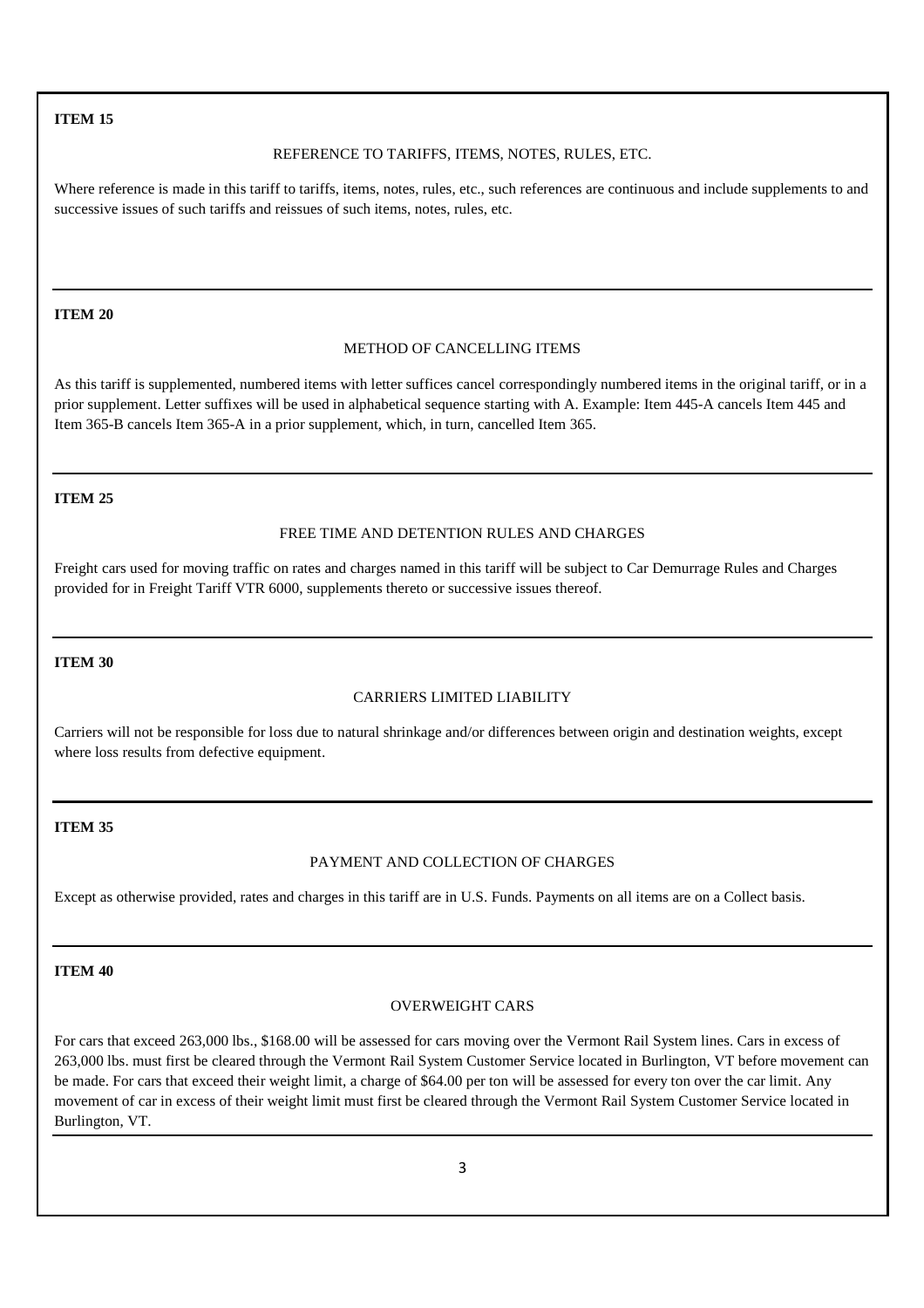### **ITEM 45**

#### WEIGH CHARGES

The charge for weighing cars at Rutland, VT will be \$200.00 per car. Additional freight rates may apply.

#### **ITEM 50**

## JUNCTION POINTS – EXPLANATION OF

Junction codes used in connection with routes are those in Railway Accounting Rules (Freight Mandatory Rule 260) published by the Association of American Railroads

## **ITEM 55**

.

## SHIPPER OWNED CARS, MILEAGE PAYMENTS AND CREDITS

Rates in this tariff apply on Shipper Owned and Railroad Supplied equipment. Zero mileage payouts will apply on Shipper Owned equipment.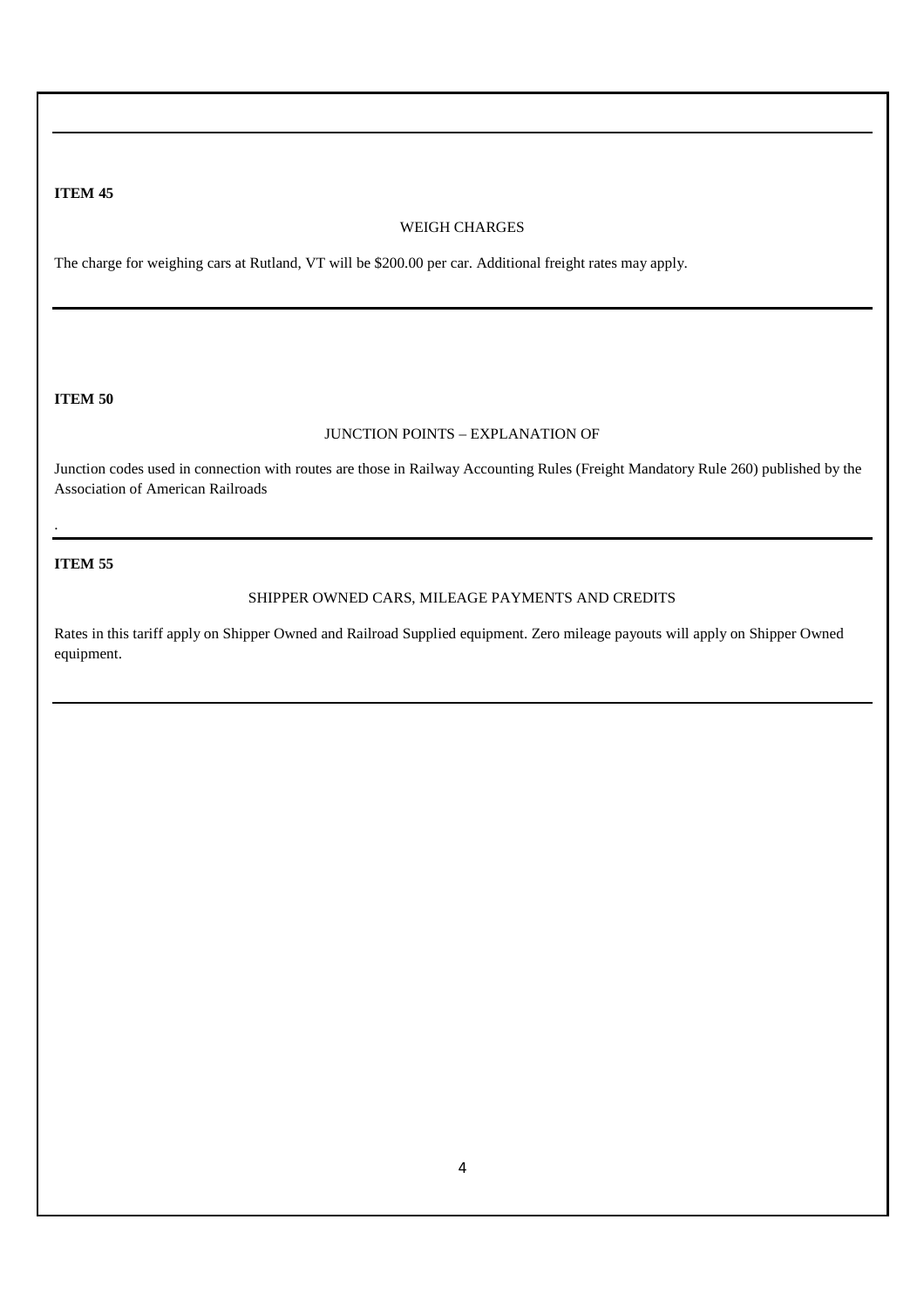|                   | <b>COMMODITIES</b>                                                                         |
|-------------------|--------------------------------------------------------------------------------------------|
|                   | Rates in this tariff apply on the following STANDARD TRANSPORTATION COMMODITY CODES (STCC) |
| ITEM 60           |                                                                                            |
|                   | 24 11100 - 2411199 LOGS, NATIVE WOOD, CANADIAN WOOD                                        |
| 2411200 - 2411299 | TIES, RAILROAD, WOODEN, NOT CREOSOT                                                        |
| 2411300 - 2411399 | SHORT LOGS (NOT PULP WOOD)                                                                 |
| 2411400 - 2411499 | PULPWOOD OR PULPWOOD LOGS                                                                  |
| 2411500 - 2411599 | PULPWOOD CHIPS, BREWERS WWOD CHIPS, ASPHEN PULPWOOD                                        |
| 2411600 - 2411699 | POLES, WOODEN, POSTS FENCE, WOODEN                                                         |
| 2411700 - 2411799 | FUEL, LOGS OR PELLETS,                                                                     |
| 2411800 - 2411899 | MINE PROPS OR TIMBERS, WOOD, OR MIN                                                        |
| 2411900 - 2411999 | SOFTWOOD, GROUND OR POWERED, CANADIAN OR NATIVE WOOD BUTTS, NEC                            |
| 2421100-2421199   | LUMBER, FOREIGN WOOD, NEC                                                                  |
|                   | 2421200 - 2421299 MINE TIES, WOOD, SAWED                                                   |
| 2421400 - 2421499 | FURNITURE STOCK, WOODEN, NEC                                                               |
| 2421500 - 2421599 | FLOORING, HARDWOOD, VARNISHED, NATIVE WOOD                                                 |
| 2421900 - 2421999 | LUMBER OR DIMENSION STOCK                                                                  |
| 2429100 - 2429199 | <b>SHAKES AND SHINGLES</b>                                                                 |
|                   | 2429200 - 2429299 HEADING, HEAD LININGS, HOOPS COILS, WOODEN                               |
| 2429300 - 2429399 | SAWDUST, WOOD SHAVINGS, CHIPS                                                              |
|                   | 2429400 - 2429499 SHAVINGS, WOOD, NEC                                                      |
|                   | 2429900-2429999 CONSTRUCTION FORMS OR MOLDS, PULPWOOD, SPLIT OR ROUND                      |
|                   | 2421400 - 2421499 FURNITURE STOCK, MOLDED PLYWOOD                                          |
|                   | 2421900 - 2421999 BOARDS, PANELS, OR PLANKS, SOLID WOOD                                    |
|                   | 2432100 - 2432199 PLYWOOD OR VENEER                                                        |
| 2499800 - 2499899 | REELS, SHIPPING, CORDAGE, ELECTRIC                                                         |
| 2439100 - 2439199 | ORIENTED STRAND STRUCTURAL LUMBER                                                          |
| 2499100 - 2499199 | ORIENTED STRAND BOARD, NEC                                                                 |
|                   |                                                                                            |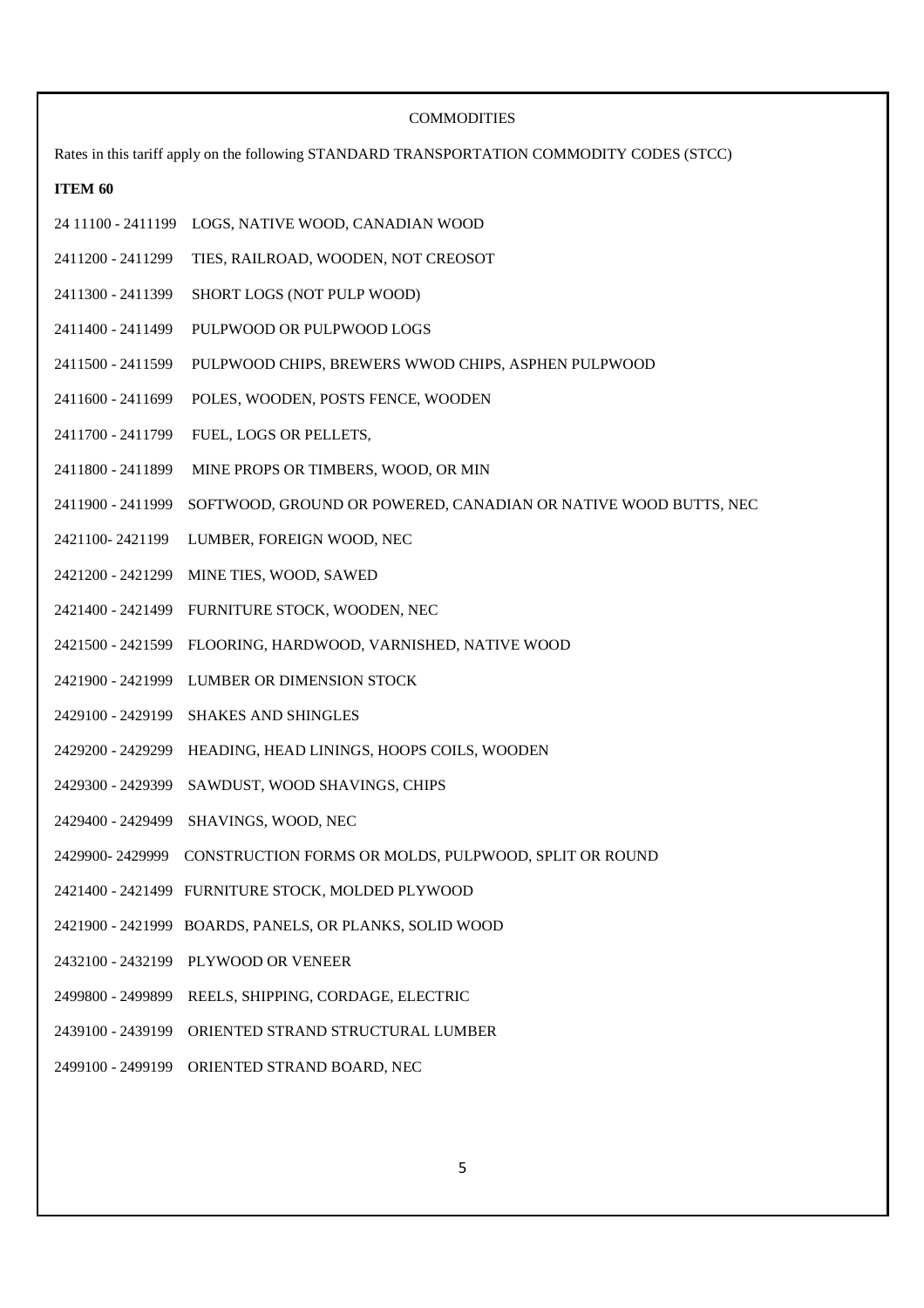## EXPLANATION OF RATE COLUMNS

All rates in this tariff apply on a Rule 11 basis from junctions as shown.

## **ITEM 70**

- A- Box not exceeding 53'
- B- Box not exceeding 61'
- C- Box 60' high cube
- D- Flat not exceeding 63'
- E- Flat not exceeding 67'
- F- Flat not exceeding 73'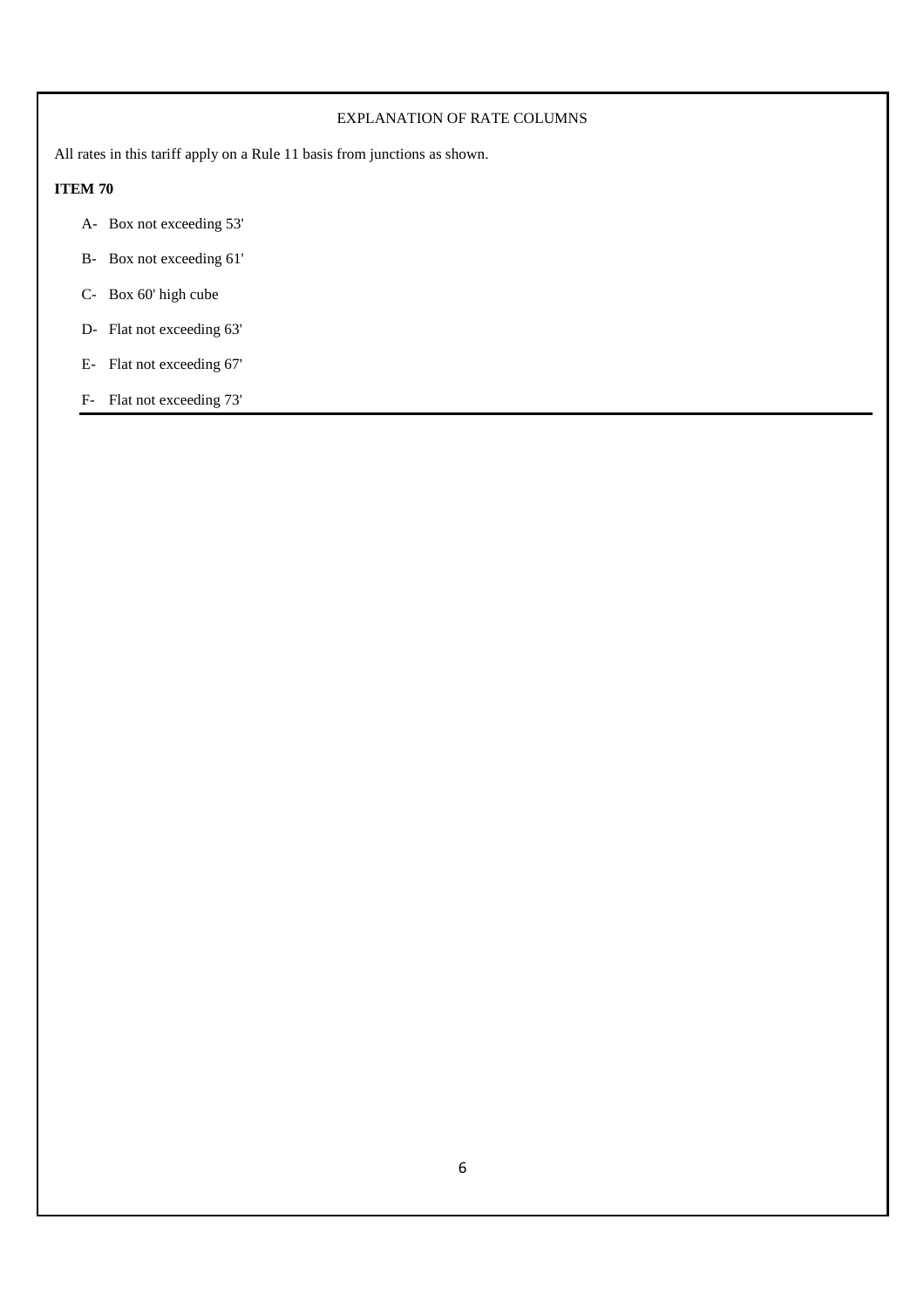(Rates in dollars and cents per 100 pounds, except as noted)

#### **ITEM 100**

COMMODITY: ROUTE: FROM:

Lumber CPRS-WHALL-VTR Whitehall, NY

TO: RATE (PC):

| <b>Station</b> | A     | B     | C      | D      | Е      | F      |
|----------------|-------|-------|--------|--------|--------|--------|
| Burlington, VT | \$898 | \$953 | \$1014 | \$1007 | \$1061 | \$1115 |
| Shelburne, VT  | \$898 | \$953 | \$1014 | \$1007 | \$1061 | \$1115 |
| Rutland, VT    | \$768 | \$823 | \$874  | \$878  | \$931  | \$986  |
| Manchester, VT | \$833 | \$888 | \$945  | \$942  | \$996  | \$1083 |
| Bennington, VT | \$898 | \$953 | \$1014 | \$1007 | \$1061 | \$1115 |
| Hampton, NY    | \$300 | \$333 | \$356  | \$367  | \$404  | \$436  |
| Riverside, VT  | \$753 | \$758 | \$780  | \$770  | \$783  | \$795  |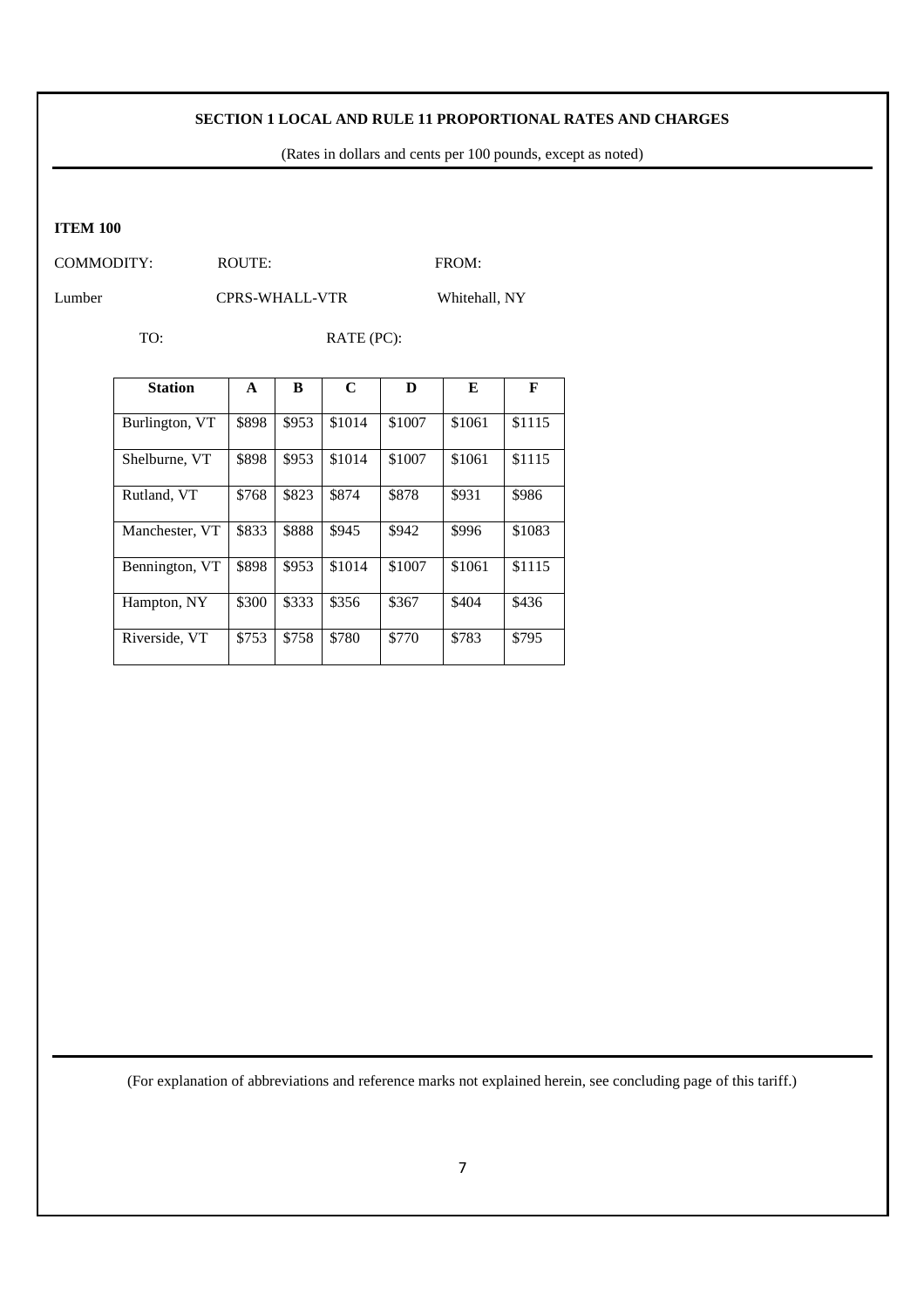(Rates in dollars and cents per 100 pounds, except as noted)

#### **ITEM 105**

COMMODITY: ROUTE: ROUTE: FROM:

Lumber NECR-BURLN-VTR Burlington, VT

TO: RATE (PC):

| <b>Station</b> | A     | B     | $\mathbf{C}^*$ | D     | E     | F     |
|----------------|-------|-------|----------------|-------|-------|-------|
| Burlington, VT | \$567 | \$600 | Note 1         | \$632 | \$665 | \$736 |
| Shelburne, VT  | \$600 | \$632 | Note 1         | \$660 | \$697 | \$776 |
| Rutland, VT    | \$632 | \$665 | Note 1         | \$697 | \$730 | \$854 |
| Manchester, VT | \$697 | \$730 | Note 1         | \$762 | \$795 | \$892 |
| Bennington, VT | \$730 | \$762 | Note 1         | \$795 | \$827 | \$930 |
| Hampton, NY    | \$697 | \$730 | Note 1         | \$762 | \$795 | \$892 |

\* Note 1: High cube boxcars restricted via NECR-BURLN-VTR due to tunnel clearances.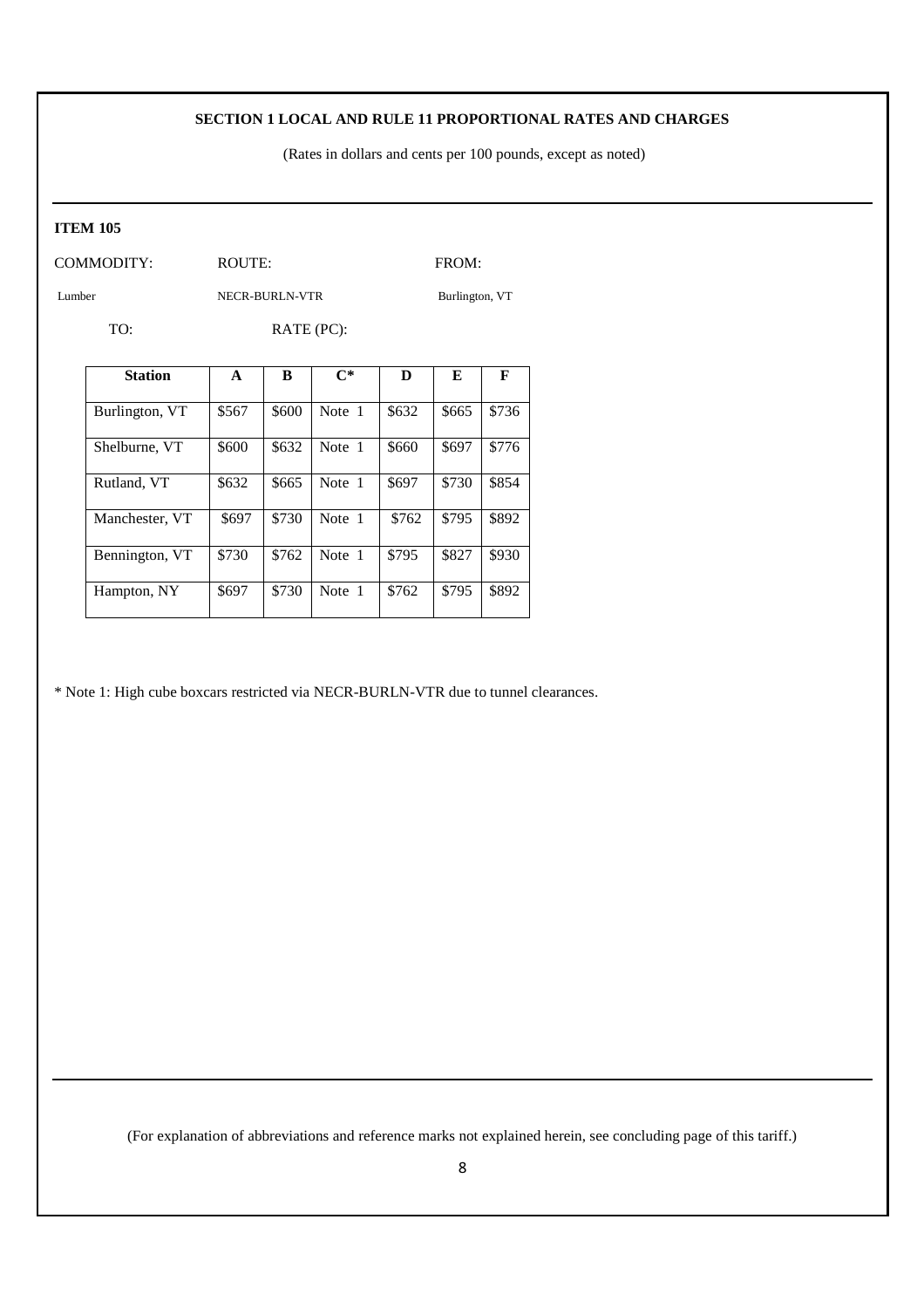(Rates in dollars and cents per 100 pounds, except as noted)

## **ITEM 110**

COMMODITY: ROUTE: FROM:

Lumber CSXT-PALMR-VTR Palmer, MA

TO: RATE (PC):

| <b>Station</b> | A      | B      | C      | D      | E      | F      |
|----------------|--------|--------|--------|--------|--------|--------|
| Burlington, VT | \$1274 | \$1307 | \$1352 | \$1339 | \$1372 | \$1404 |
| Shelburne, VT  | \$1274 | \$1307 | \$1352 | \$1339 | \$1372 | \$1404 |
| Rutland, VT    | \$1144 | \$1177 | \$1213 | \$1209 | \$1242 | \$1274 |
| Manchester, VT | \$1209 | \$1242 | \$1283 | \$1274 | \$1307 | \$1372 |
| Bennington, VT | \$1274 | \$1307 | \$1352 | \$1339 | \$1372 | \$1404 |
| Riverside, VT  | \$753  | \$758  | \$780  | \$770  | \$783  | \$795  |
| Hampton, NY    | \$1209 | \$1242 | \$1283 | \$1274 | \$1307 | \$1372 |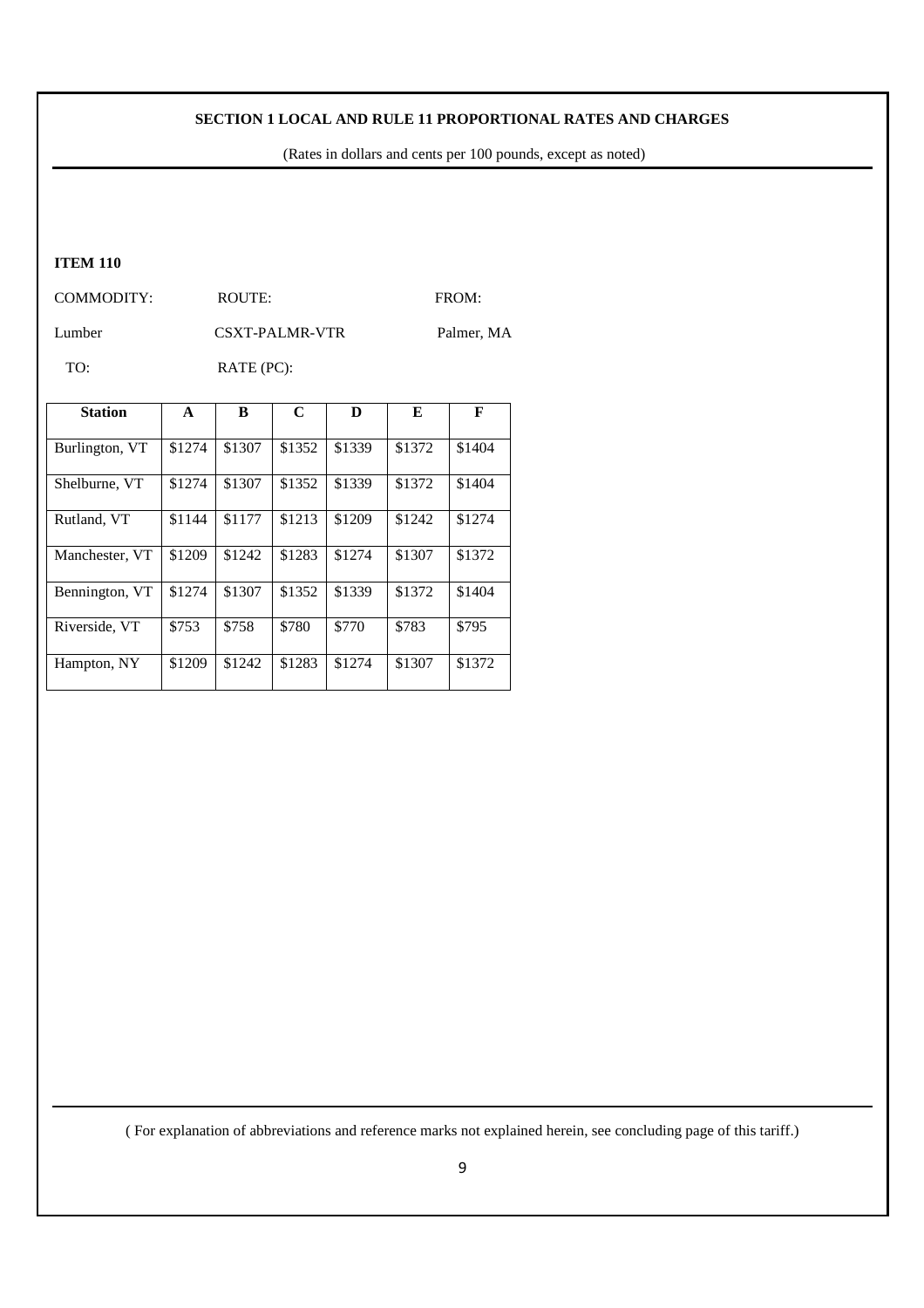(Rates in dollars and cents per 100 pounds, except as noted)

## **ITEM 115**

COMMODITY: ROUTE: ROUTE: FROM:

Lumber CN-ESALB-NECR-BFALS-VTR Bellows Falls, VT

TO: RATE(PC):

| <b>Station</b> | A     | B     | C     | D     | E      | F      |
|----------------|-------|-------|-------|-------|--------|--------|
| Riverside, VT  | \$516 | \$523 | \$553 | \$539 | \$557  | \$573  |
| Burlington, VT | \$902 | \$935 | \$980 | \$967 | \$1000 | \$1032 |
| Shelburne, VT  | \$902 | \$935 | \$980 | \$967 | \$1000 | \$1032 |
| Rutland, VT    | \$772 | \$805 | \$841 | \$837 | \$870  | \$902  |
| Manchester, VT | \$837 | \$870 | \$911 | \$902 | \$935  | \$1000 |
| Bennington, VT | \$902 | \$935 | \$980 | \$967 | \$1000 | \$1032 |
| Hampton, NY    | \$837 | \$870 | \$911 | \$902 | \$935  | \$1000 |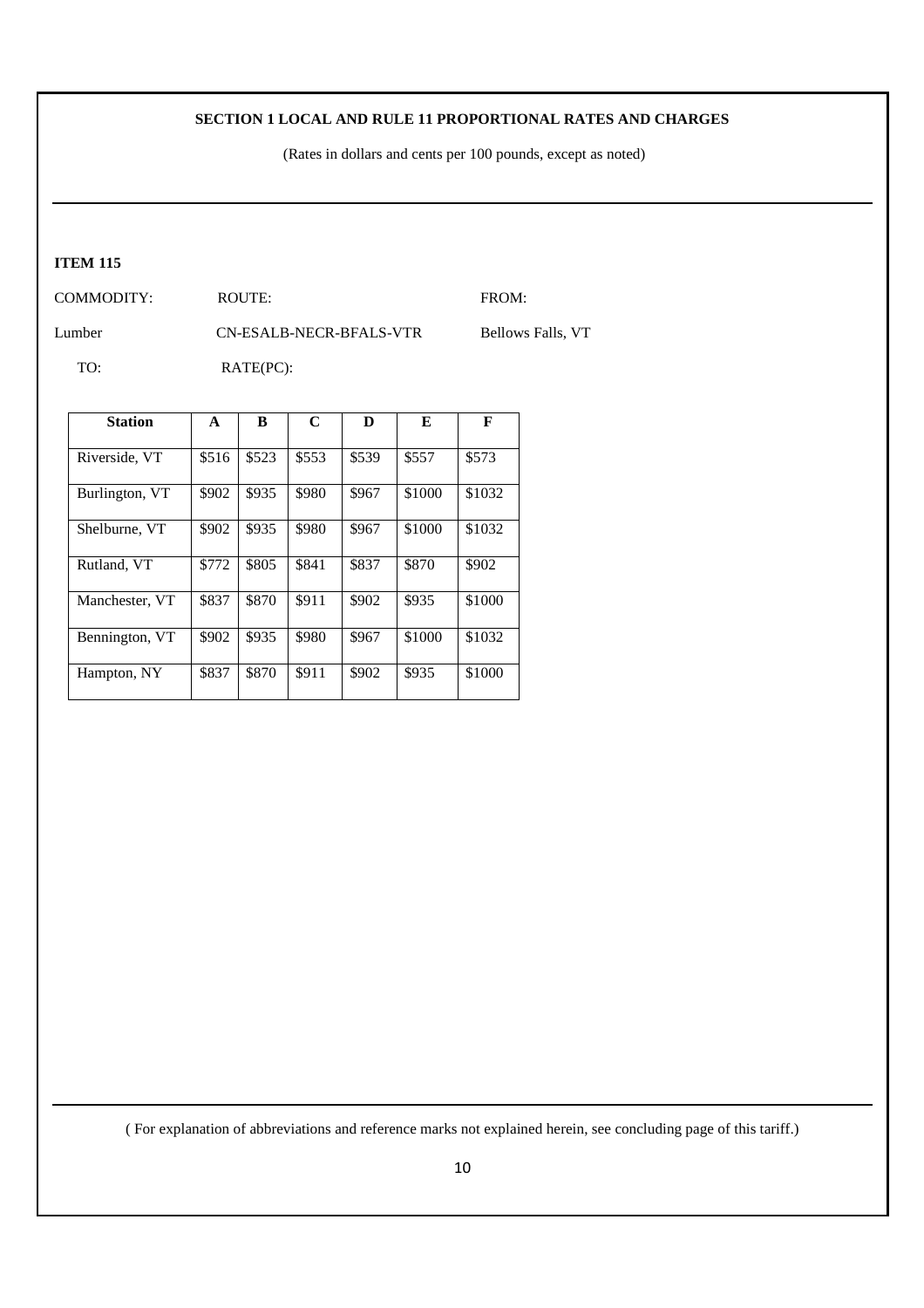(Rates in dollars and cents per 100 pounds, except as noted)

#### **ITEM 120**

COMMODITY: ROUTE: ROUTE: FROM:

Lumber NECR-MONJC-VTR MONTPELIER JUNCTION, VT

TO: RATE(PC):

| <b>Station</b>   | A     | в     | C     | D     | E     | F     |
|------------------|-------|-------|-------|-------|-------|-------|
| Montpelier, VT   | \$553 | \$553 | \$553 | \$613 | \$613 | \$613 |
| Barre, VT        | \$553 | \$553 | \$553 | \$613 | \$613 | \$613 |
| Websterville, VT | \$553 | \$553 | \$553 | \$613 | \$613 | \$613 |
| Graniteville, VT | \$553 | \$553 | \$553 | \$613 | \$613 | \$613 |

## **ITEM 125**

COMMODITY: ROUTE: FROM:

Lumber NECR-WRIJC-VTR WHITE RIVER JUNCTION, VT

TO: RATE(PC):

| <b>Stations</b>     | $\mathbf{A}$ | B     | C     | D     | E     | F     |
|---------------------|--------------|-------|-------|-------|-------|-------|
|                     |              |       | \$556 | \$616 | \$616 | \$616 |
| Newport, VT         | \$556        | \$556 |       |       |       |       |
| Orleans, VT         |              |       |       |       |       |       |
| West Burke, VT      |              |       |       |       |       |       |
| Lyndonville, VT     |              |       |       |       |       |       |
| St Johnsbury, VT    |              |       |       |       |       |       |
| Barnet, VT          |              |       |       |       |       |       |
| Wells River, VT     |              |       |       |       |       |       |
| Bradford, VT        |              |       |       |       |       |       |
| Ely, VT             |              |       |       |       |       |       |
| Wilder, VT          |              |       |       |       |       |       |
| White River Jct, VT |              |       |       |       |       |       |
|                     |              |       |       |       |       |       |
|                     |              |       |       |       |       |       |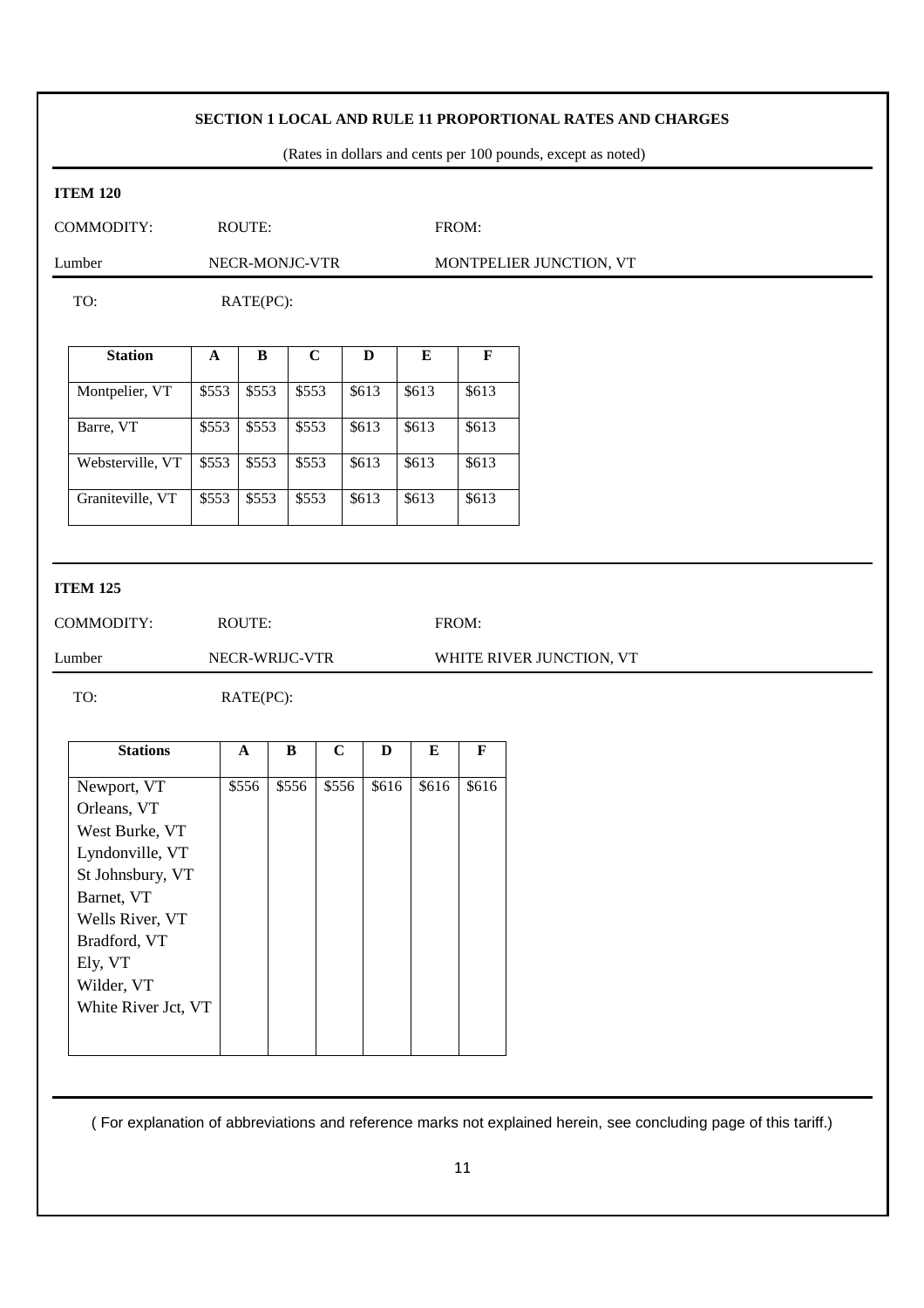(Rates in dollars and cents per 100 pounds, except as noted)

## **ITEM 130**

COMMODITY: ROUTE: FROM:

Lumber MMA-NEWPT-VTR Newport, VT

TO: RATE (PC):

| <b>Station</b>                                                                                                                                                        | A      | B      | C      | D      | E      | F      |
|-----------------------------------------------------------------------------------------------------------------------------------------------------------------------|--------|--------|--------|--------|--------|--------|
| Burlington, VT                                                                                                                                                        | \$1232 | \$1265 | \$1310 | \$1297 | \$1330 | \$1362 |
| Shelburne, VT                                                                                                                                                         | \$1232 | \$1265 | \$1310 | \$1297 | \$1330 | \$1362 |
| Rutland, VT                                                                                                                                                           | \$1102 | \$1135 | \$1171 | \$1167 | \$1200 | \$1232 |
| Manchester, VT                                                                                                                                                        | \$1167 | \$1200 | \$1241 | \$1232 | \$1265 | \$1330 |
| Bennington, VT                                                                                                                                                        | \$1232 | \$1265 | \$1310 | \$1297 | \$1330 | \$1362 |
| Riverside, VT                                                                                                                                                         | \$711  | \$716  | \$738  | \$728  | \$741  | \$753  |
| Hampton, NY                                                                                                                                                           | \$1167 | \$1200 | \$1241 | \$1232 | \$1265 | \$1330 |
| Brandon, VT                                                                                                                                                           | \$1102 | \$1135 | \$1171 | \$1167 | \$1200 | \$1232 |
| Bellows Falls, VT                                                                                                                                                     | \$711  | \$716  | \$738  | \$728  | \$741  | \$753  |
| Orleans, VT<br>West Burke, VT<br>Lyndonville, VT<br>St Johnsbury, VT<br>Barnet, VT<br>Wells River, VT<br>Bradford, VT<br>Ely, VT<br>Wilder, VT<br>White River Jct, VT | \$556  | \$556  | \$556  | \$616  | \$616  | \$616  |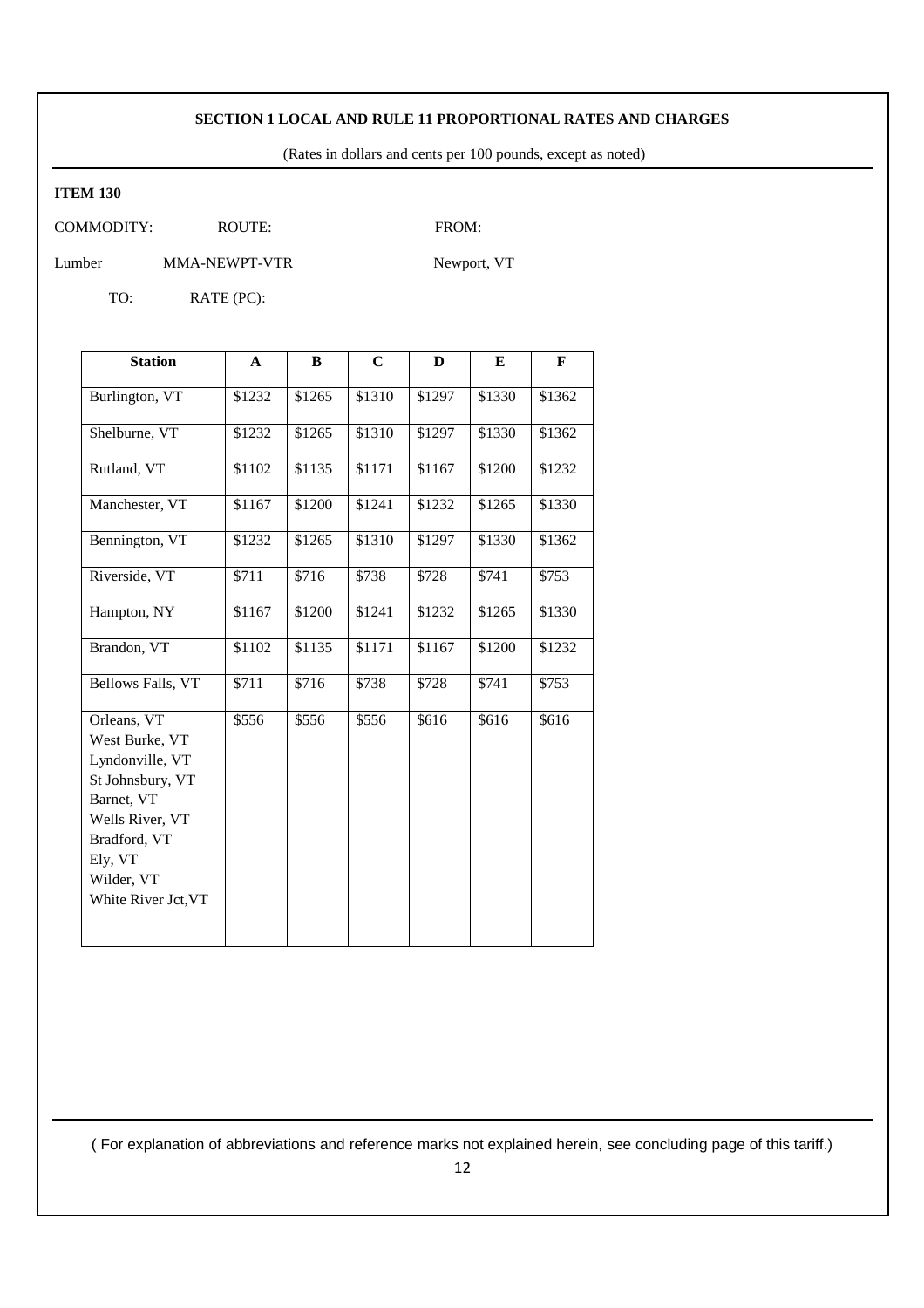## (Rates in dollars and cents per 100 pounds, except as noted)

## **ITEM 135**

COMMODITY: ROUTE: FROM:

Lumber PAS-HOSJN-VTR Hoosick Junction, NY

TO: RATE (PC):

| <b>Station</b>         | A      | R      | C      | D      | E      | F      |
|------------------------|--------|--------|--------|--------|--------|--------|
| Burlington, VT         | \$1098 | \$1153 | \$1214 | \$1207 | \$1261 | \$1315 |
| Shelburne, VT          | \$1098 | \$1153 | \$1214 | \$1207 | \$1261 | \$1315 |
| Rutland, VT            | \$968  | \$1023 | \$1074 | \$1078 | \$1131 | \$1186 |
| Manchester, VT         | \$898  | \$953  | \$1014 | \$1007 | \$1061 | \$1115 |
| Bennington, VT         | \$553  | \$585  | \$626  | \$616  | \$648  | \$679  |
| Hampton, NY            | \$1098 | \$1153 | \$1214 | \$1207 | \$1261 | \$1315 |
| Riverside, VT          | \$1098 | \$1153 | \$1214 | \$1207 | \$1261 | \$1315 |
| White River Jct.<br>VT | \$1348 | \$1403 | \$1454 | \$1457 | \$1501 | \$1565 |
| Newport, VT            | \$1618 | \$1703 | \$1754 | \$1757 | \$1801 | \$1865 |

## **ITEM 140**

| COMMODITY: | ROUTE:          | FROM:       | TO:           | RATE (PC):     |
|------------|-----------------|-------------|---------------|----------------|
| Lumber     | NYOG-NORWD-CSXT | Norwood, NY | NYOG Stations | \$547 any size |